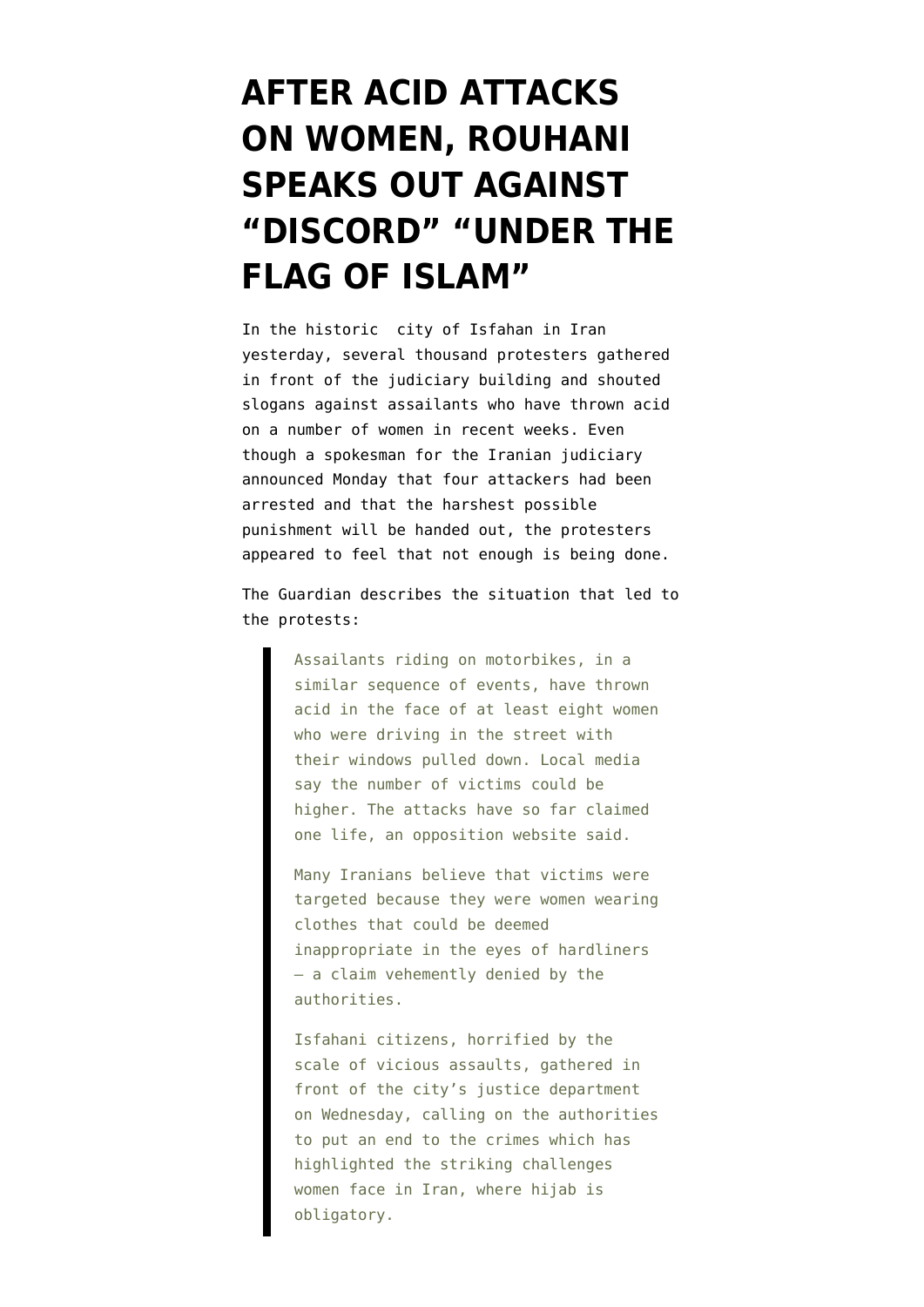A number of protesters in Isfahan chanted slogans that described the attackers as Iran's own version of Isis, the extremist group that has committed many atrocities in Iraq and Syria.

A number of [videos](https://www.youtube.com/results?filters=week&lclk=week&search_query=isfahan+protest) of the protest appear to exist. Interestingly, they appear to be from Iranian opposition groups. One of the groups also put up some [photos](https://www.facebook.com/media/set/?set=a.806737779348745&type=3&l=5da2f39ea9) from the protest.

Somehow, I suspect that these opposition groups will be very unhappy with [Thomas Erdbrink's](http://www.nytimes.com/2014/10/23/world/middleeast/thousands-in-iran-protest-acid-attacks-on-women.html) [coverage](http://www.nytimes.com/2014/10/23/world/middleeast/thousands-in-iran-protest-acid-attacks-on-women.html) of the protest, though. Erdbrink notes that the protest appears to have been organized through social media, which may be a hint that he thinks the opposition groups helped to organize it. The opposition groups would go along with Erdbrink's coverage of a proposed new law at the heart of the controversy:

> The acid attacks have prompted a heightened resistance to the new law, which Parliament passed on Sunday. The law is aimed at protecting citizens who feel compelled to correct those who, in their view, do not adhere to Iran's strict social laws. The details of the law, which would officially empower the government and private citizens to give verbal or written statements on social mores, have yet to be completed.

While strict rules on dress, alcohol, sexual relations and much more are not new, the law is aimed at defining crimes against propriety or decency, which in the past would often be corrected informally. In Iran, where most people live in cities and many are highly educated, conservatives are trying to avert changes in attitudes by enforcing traditions.

But Erdbrink points out that Hassan Rouhani spoke out very forcefully against the law,